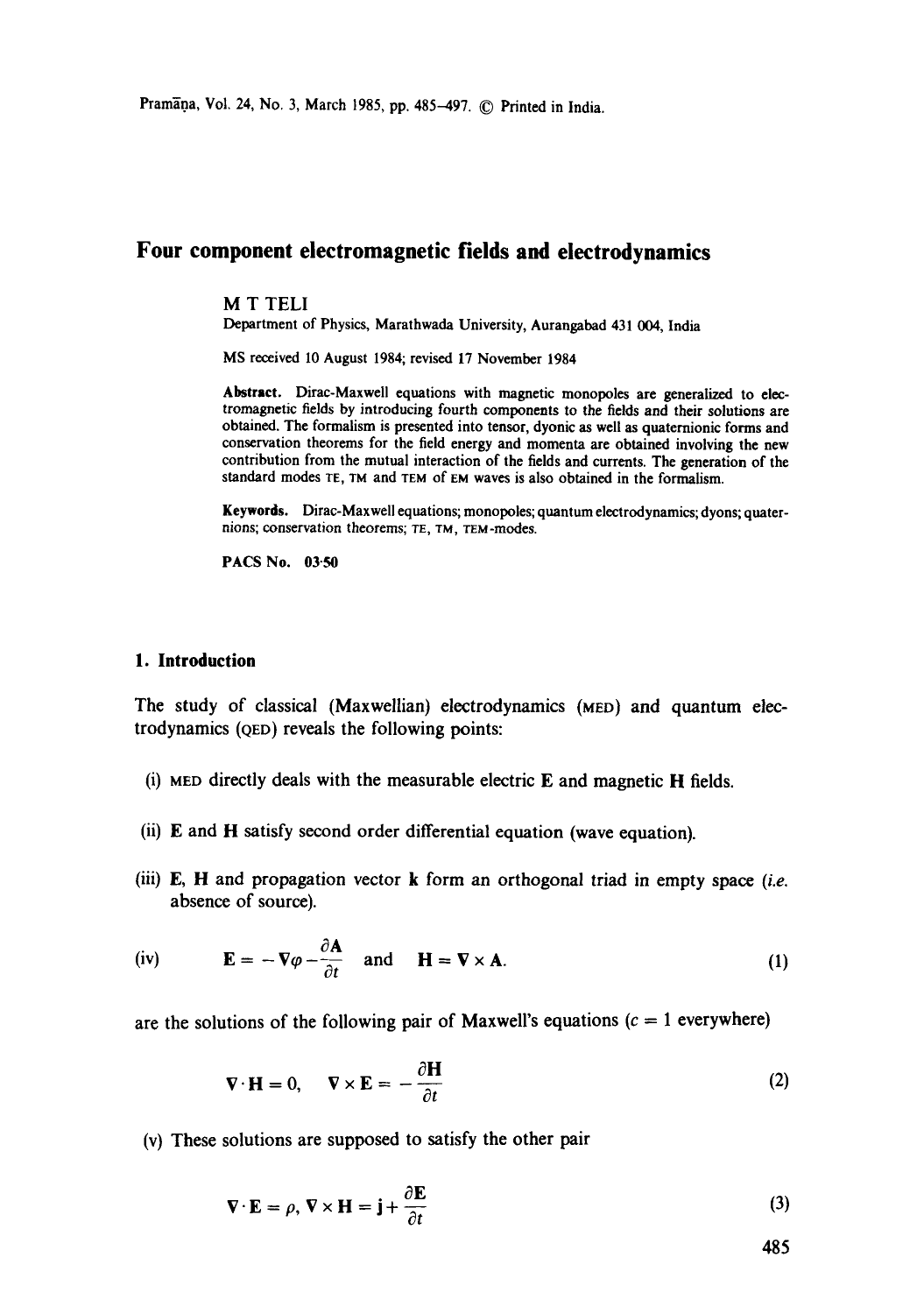*i.e.* **A** and  $\varphi$  satisfy

$$
\Box \mathbf{A} - \mathbf{V} \left( \mathbf{V} \cdot \mathbf{A} + \frac{\partial \varphi}{\partial t} \right) = -\mathbf{j}
$$
  

$$
\Box \varphi + \frac{\partial}{\partial t} \left( \mathbf{V} \cdot \mathbf{A} + \frac{\partial \varphi}{\partial t} \right) = -\rho
$$
  

$$
\Box = \mathbf{V}^2 - \frac{\partial^2}{\partial t^2}
$$
 (4)

(vi) Equation (4) can be simplified in two ways.

(a) Lorentz condition

$$
\nabla \cdot \mathbf{A} + \frac{\partial \varphi}{\partial t} = 0. \tag{5}
$$

The potentials  $A_{\mu} = (A, i\varphi)$  (Lorentzian potentials) obeying this condition satisfy the wave equation

$$
\Box A_{\mu} = -j_{\mu} \tag{6}
$$

This is referred to as the second order form of Maxwell's equations.

(b) Coulomb condition (gauge)

$$
\mathbf{V} \cdot \mathbf{A} = 0 \tag{7}
$$

Such (Coulombian) potentials satisfy the equations

and 
$$
\nabla A - \frac{\partial}{\partial t} (\nabla \varphi) = -\mathbf{j}.
$$
 (8)

The advantage of this gauge is that the scalar potential  $\varphi$  given by Laplace's equation vanishes in empty space and the electric field E becomes parallel to A.

(vii) The transverse nature of EM fields is clearly evident in Maxwell's equations in empty space irrespective of any condition on the potentials  $A_{\mu}$ . In other words Lorentzian condition or any other condition on  $A_\mu$  is not required to make E, H and k to form an orthogonal triad.

(viii) QED on the other hand deals with the potentials  $A_{\mu}$  and not directly with E and H. Equation (6) is treated as the electromagnetic field equation in QED and two types of Lagrangian densities are constructed from  $A_{\mu}$ .

$$
\mathcal{L}_1 = -\frac{\partial A_\mu}{\partial x_\nu} \frac{\partial A_\mu}{\partial x_\nu} \tag{9}
$$

and

$$
\mathcal{L}_2 = -f_{\mu\nu}f^{\mu\nu} \tag{10}
$$

where

$$
f_{\mu\nu} = \frac{\partial A_{\mu}}{\partial x_{\nu}} - \frac{\partial A_{\nu}}{\partial x_{\mu}}
$$
(10a)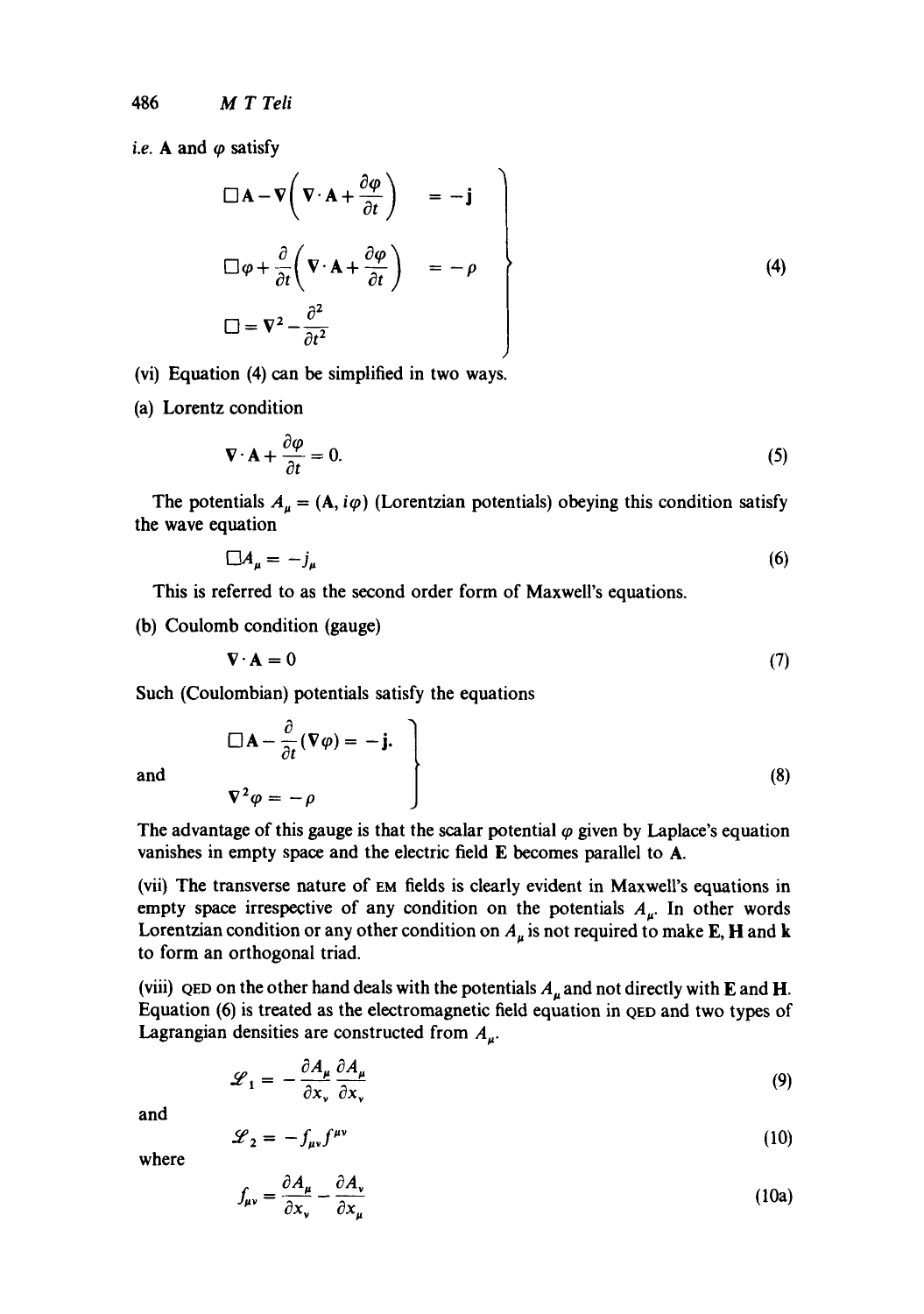$\mathscr{L}_1$  and  $\mathscr{L}_2$  give the same field equation (6) provided  $A_\mu$  in  $\mathscr{L}_2$  is subjected to Lorentz condition (5).

These points bring out the following important conclusions:

(a) Maxwell's equations directly dealing with  $E$  and  $H$  themselves decide about the transverse nature of polarization of EM waves and the assistance of any conditions on  $A_u$  is not needed.

(b) QED with the  $\mathcal{L}_1$  gives (6) without the Lorentz condition.

(c) MED becomes QED when  $\mathcal{L}_2$  is adapted since  $f_{\mu\nu}$  gives the solution of Maxwell's equations with  $A<sub>u</sub>$  subjected to the Lorentz condition.

From these conclusions we draw the possibility of the existence of two types of potentials  $A_{\mu}$  both of which satisfy (6):

(i) Type one:  $A<sub>u</sub>$  without Lorentz condition

(non-Lorentzian  $A_u = NL - A_u$ )

(ii) Type two:  $A_u$  obeying Lorentz condition

(Lorentzian 
$$
A_u = L - A_u
$$
)

Thus for  $NL - A_{\mu}$  the Lagrangian density will be given by  $\mathscr{L}_1$  (equation (9)) while  $L - A_{\mu}$  requires the Lagrangian density  $\mathscr{L}_2$  (equation (10)). So far  $NL - A_{\mu}$  remained ignored since they cannot provide solutions to Maxwell's equations without Lorentz gauge.

The above analysis remains valid even if the existence of magnetic monopoles is added to Maxwell's equations. There now exist two magnetic potentials  $NL - B_u$  and  $L - B_{\mu}$ . These provide the following solutions (Ferrari 1978; Cabibbo and Ferrari 1969; Epistein 1967).

$$
\mathbf{E} = -\nabla \varphi - \frac{\partial \mathbf{A}}{\partial t} - \nabla \times \mathbf{B}
$$
  
\n
$$
\mathbf{H} = \nabla \times \mathbf{A} - \frac{\partial \mathbf{B}}{\partial t} - \nabla B_0
$$
\n(11)

of the Dirac-Maxwell (DM) equations

$$
\nabla \cdot \mathbf{E} = \rho^e, \nabla \cdot \mathbf{H} = \rho^m
$$
  
\n
$$
\nabla \times \mathbf{E} = -\frac{\partial \mathbf{H}}{\partial t} - \mathbf{j}^m, \nabla \times \mathbf{H} = \frac{\partial \mathbf{E}}{\partial t} + \mathbf{j}^e
$$
 (12)

Here  $A_{\mu}$  is the electric four potential arising from electric charge density  $\rho^{e}$  and  $B_{\mu} = (\mathbf{B}, iB_0)$  is the magnetic four potential arising from the magnetic charge density  $\rho^m$ , j<sup>e</sup> and j<sup>m</sup> are respectively the electric and magnetic current densities.

If the existence of  $NL - (A_u, B_u)$  is admitted then we have to make the formulation of the  $EM$  field equations directly dealing with  $E$  and  $H$  like the DM equations. This is done in §2. Our formalism shows that  $NL - A_\mu$  and  $NL - B_\mu$  generate four component electric and magnetic fields  $E_{\mu} = (E, iE_0)$  and  $H_{\mu} = (H, iH_0)$  which satisfy the same DM equations (12) with additional terms for  $E_0$  and  $H_0$  having the same solutions (11) for E and H. There exist two types of scalar components corresponding to each of the  $E_0$  and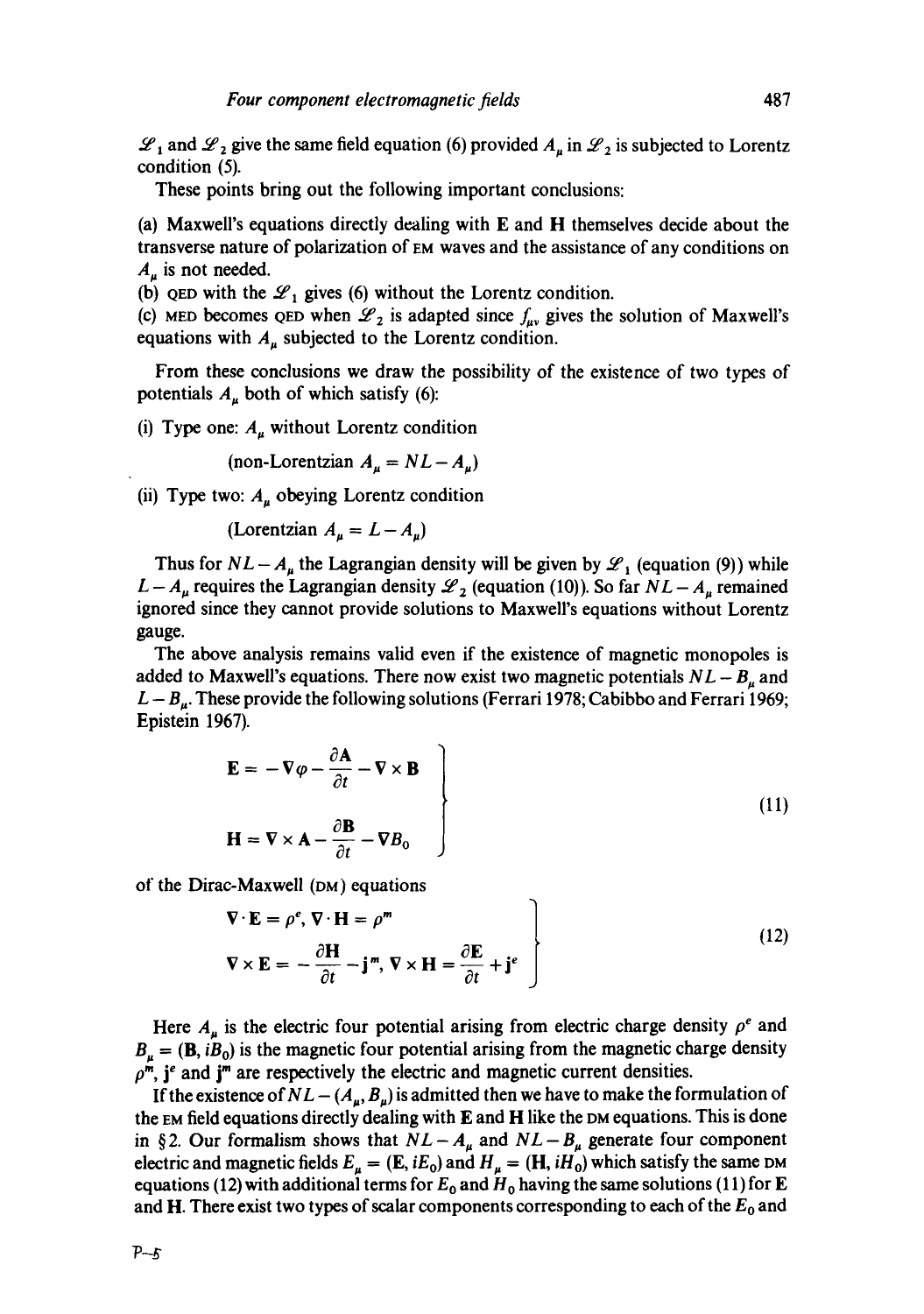$H_0$  which are respectively given by

$$
E_0 = \pm \frac{\partial A_\mu}{\partial x_\mu} \quad \text{and} \quad H_0 = \pm \frac{\partial B_\mu}{\partial x_\mu} \tag{13}
$$

Thus  $E_0$  is determined purely by  $A_\mu$  and so it is the electric scalar field and this approves  $NL - A<sub>\mu</sub>$  as the electric four potential. Similarly  $H<sub>0</sub>$  is the magnetic scalar field and implies  $NL - B_{\mu}$  to be magnetic four potential. When  $E_0$  and  $H_0$  vanish,  $A_{\mu}$  and  $B_{\mu}$ both satisfy Lorentz condition and become  $L - A_{\mu}$  and  $L - B_{\mu}$  thereby reproducing the standard DM equations. This new formalism can, therefore, be treated as the generalization of the DM-equations.

Section 3 deals with the tensor formulation of the generalized DM theory. The GDM formulation has been found to be very convenient to put it into dyonic form in a simple and elegant way. This is given in  $\S 4$ . Likewise, this formalism has been easily represented in the quaternionic form in  $\S$ 5. The investigation of the energies and momenta possessed by the GDM fields and of their conservation theorems is made in § 6. There exist three kinds of energy-momenta possessed by the GDM fields. Two of these give the energy momenta contributed by the fields  $E_u$  and  $H_u$  individually while the third one corresponds to the energy-momentum contributed because of the mutual interaction of  $E_u$  and  $H_u$ . Such a mutual interaction is absent in the standard DM-theory in empty space. The generation of various modes of  $EM$  waves such as  $TE$ ,  $TM$  and  $TEM$  is given in § 7 and important conclusions are given in § 8.

## **2. Four component electromagnetic field equations**

The total number of unknown components of  $E_{\mu} = (E, iE_0)$  and  $H_{\mu} = (H, iH_0)$  is eight and so we need eight equations to determine them. Maxwell's equations (and also DMequations with monopoles) provide eight equations. These, however, do not involve  $E_0$ and  $H_0$ . Hence their generalization by introducing the terms for  $E_0$  and  $H_0$  will give the proper set of differential equations for  $E_{\mu}$  and  $H_{\mu}$ . Taking  $E_{\mu} = (E, i\lambda_1 E_0)$  and  $H_u = (H, i\lambda_2 H_0), \lambda_1, \lambda_2 = \pm 1$  and  $c = 1$  we generalize the DM-equations (Ferrari 1978) as follows.

$$
\nabla \times \mathbf{H} - \frac{\partial \mathbf{E}}{\partial t} - \lambda_1 \nabla E_0 = \mathbf{j}^e
$$
  
\n
$$
\nabla \times \mathbf{E} + \frac{\partial \mathbf{H}}{\partial t} + \lambda_2 \nabla H_0 = -\mathbf{j}^m
$$
 (14)

$$
\nabla \cdot \mathbf{E} + \lambda_1 \frac{\partial E_0}{\partial t} = \rho^e
$$
  
\n
$$
\nabla \cdot \mathbf{H} + \lambda_2 \frac{\partial H_0}{\partial t} = \rho^m
$$
 (15)

These equations (GDM-equations) now involve all the quantities in the four vector form:  $\partial_{\mu} = \left(\nabla, -i\frac{\partial}{\partial t}\right)$ , electric (e) and magnetic (m) currents by  $j_{\mu}^{e,m} = (j^{e,m}, i\rho^{e,m})$ and fields  $E_{\mu}$  and  $H_{\mu}$ . This was not so with the Maxwell and the DM equations. Equations (14) and (15) thus possess the dimensional symmetry in fields, space-time and current densities.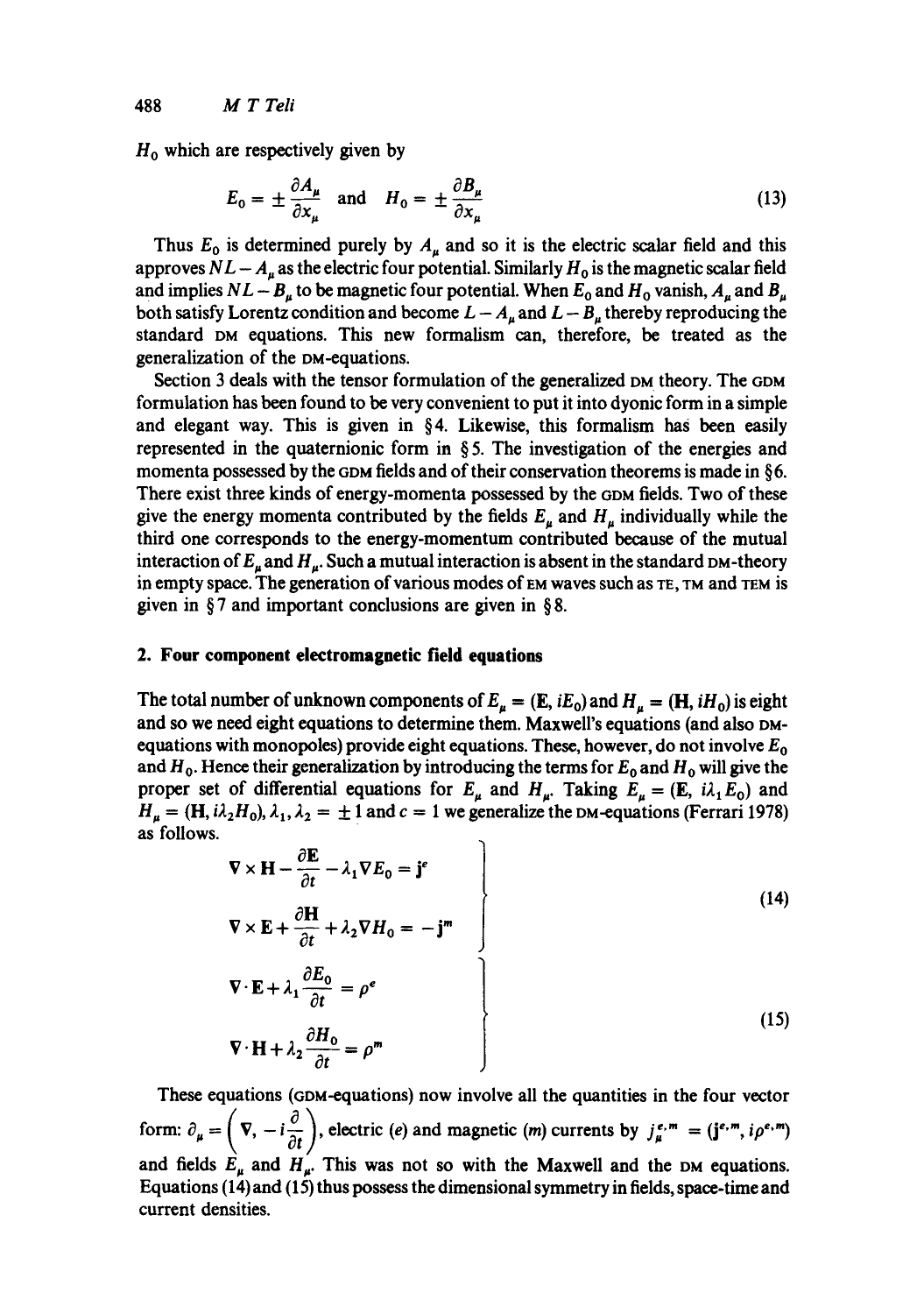## 2.1 *Solutions*

If  $A_{\mu}^{e,m} = (A^{e,m}, i\varphi^{e,m})$  are the electric and magnetic four potentials then (14) and (15) possess the following solutions

$$
\mathbf{H} = \nabla \times \mathbf{A}^e - \frac{\partial \mathbf{A}^m}{\partial t} - \nabla \varphi^m
$$
\n
$$
\mathbf{E} = -\nabla \times \mathbf{A}^m - \frac{\partial \mathbf{A}^e}{\partial t} - \nabla \varphi^e
$$
\n(16)

$$
H_0 = \lambda_2 \partial_\mu A_\mu^m, E_0 = \lambda_1 \partial_\mu A_\mu^e \tag{17}
$$

Equations (16) are the solutions of DM-equations (Ferrari 1978; Cabibbo and Ferrari 1962; Epistein 1967) while (17) is the additional one.

When  $E_0$  and  $H_0$  are neglected, (14) and (15) reduce to the standard DM-equations and hence they give the proper generalization.

### 2.2 *Second order differential equations*

The four potentials  $A_{\mu}^{e,m}$  satisfy the wave equations (6). This follows from (14)-(17).

$$
\Box A_{\mu}^{e,m} = -j_{\mu}^{e,m} \tag{18}
$$

It is remarkable to note here that to satisfy equation (18)  $A_{\mu}^{e_m}$  are not required to obey any conditions such as Lorentz conditions or Coulomb conditions. Hence they are free from any conditions. From (14) and (15) we obtain the following equations satisfied by  $E_u$  and  $H_u$ 

$$
\Box \mathbf{H} = -\nabla \times \mathbf{j}^e + \frac{\partial \mathbf{j}^m}{\partial t} + \nabla \rho^m
$$
\n
$$
\Box \mathbf{E} = \nabla \times \mathbf{j}^m + \frac{\partial \mathbf{j}^e}{\partial t} + \nabla \rho^e
$$
\n(19)

$$
\Box E_0 = -\lambda_1 \partial_\mu j_\mu^e
$$
  

$$
\Box H_0 = -\lambda_2 \partial_\mu j_\mu^m
$$
 (20)

The occurrence of  $E_0$  and  $H_0$  made the Lorentz and Coulomb conditions disappear. Similarly they seem to make the equations of continuity (conservation of charges) disappear unless they have the plane wave solutions.

$$
E_0 = E(0) \exp(ik_{\mu}x_{\mu})
$$
  
\n
$$
H_0 = H(0) \exp(ik_{\mu}x_{\mu})
$$
\n(21)

 $E(0)$  and  $H(0)$  are the constant amplitudes.

### **3. Tensor form of GDM equations**

We can very easily express the GDM equations (14) and (15) and their solutions in the tensor or covariant form as follows.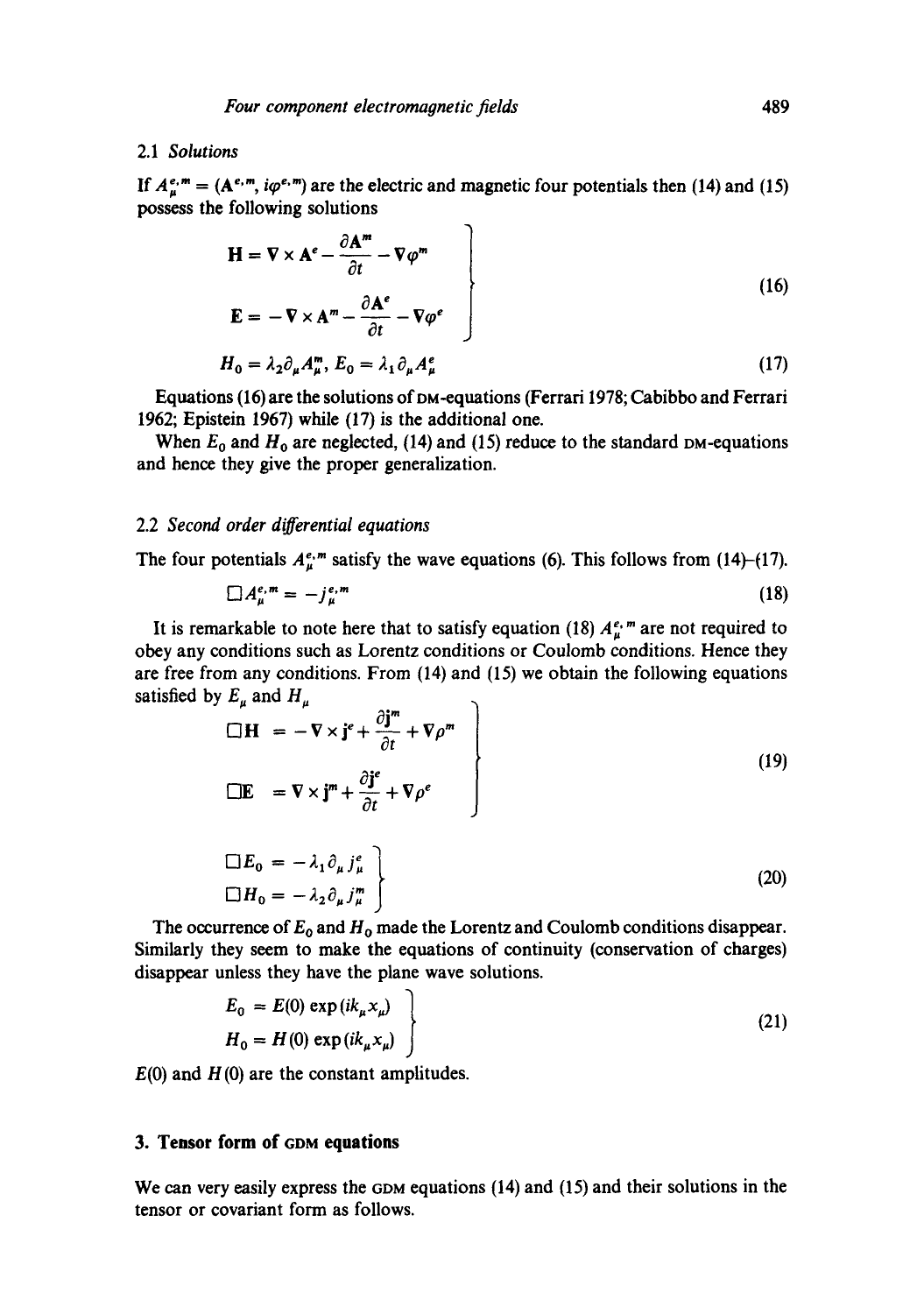490 *M T Teli* 

Field equations:

$$
j_{\mu\nu} = \partial_{\mu} H_{\nu} - \partial_{\nu} H_{\mu} + i \varepsilon_{\mu\nu\alpha\beta} \partial_{\alpha} E_{\beta}
$$
 (22)

$$
j_k^e = j_{ij}, \quad j_k^m = -ij_{4k} \tag{23}
$$

$$
\rho^e = \partial_\mu E_\mu, \quad \rho^m = \partial_\mu H_\mu \tag{24}
$$

Solutions:

$$
F_{\mu\nu} = \partial_{\mu}A^e_{\nu} - \partial_{\nu}A^e_{\mu} + i\epsilon_{\mu\nu\alpha\beta}\partial_{\alpha}A^m_{\beta}
$$
 (25)

$$
H_k = F_{ij}, \quad E_k = -iF_{4k} \tag{26}
$$

$$
E_0 = \lambda_1 \partial_\mu A_\mu^e, \quad H_0 = \lambda_2 \partial_\mu A_\mu^m \tag{27}
$$

Wave equations:

$$
\Box F_{\mu\nu} = -(\partial_{\mu}j^e_{\nu} - \partial_{\nu}j^e_{\mu} + i\varepsilon_{\mu\nu\alpha\beta}\partial_{\alpha}j^m_{\beta})
$$
\n(28)

$$
\Box E_0 = -\lambda_1 \partial_\mu j_\mu^e, \quad \Box H_0 = -\lambda_2 \partial_\mu j_\mu^m \tag{29}
$$

where  $\varepsilon_{\mu\nu\alpha\beta}$  is the fully antisymmetric symbol (Levi-Civita density) and  $\mu$ , v,  $\alpha$ ,  $\beta = 1$ , 2,3,4.

We can introduce the comma notation for differentiation *e.9.* 

$$
\partial_{\mu}H_{\nu} = H_{\nu,\mu} \text{ etc.}
$$
 (30)

and rewrite equations (22) to (29) as follows

$$
j_{\mu\nu} = -(H_{\mu,\nu} - H_{\nu,\mu} + i\varepsilon_{\mu\nu\alpha\beta} E_{\alpha,\beta})
$$
\n(31)

$$
\rho^e = E_{\mu,\mu}, \quad \rho^m = H_{\mu,\mu} \tag{32}
$$

$$
F_{\mu\nu} = -(A_{\mu,\nu}^e - A_{\nu,\mu}^e + i\varepsilon_{\mu\nu\alpha\beta}A_{\alpha,\beta}^m)
$$
\n(33)

$$
E_0 = \lambda_1 A_{\mu,\mu}^e, \quad H_0 = \lambda_2 A_{\mu,\mu}^m \tag{34}
$$

$$
\Box F_{\mu\nu} = j_{\mu,\nu}^e - j_{\nu,\mu}^e + i\varepsilon_{\mu\nu\alpha\beta} j_{\alpha,\beta}^m
$$
 (35)

$$
\Box E_0 = -\lambda_1 j_{\mu,\mu}^e, \quad \Box H_0 = -\lambda_2 j_{\mu,\mu}^m \tag{36}
$$

Equations (25) or (33) are the same as the Cabibbo-Ferrari tensor (Ferrari 1978; Cabibbo and Ferrari 1967; Mignani and Recami 1975. 1976) which can also be compared with the Mignani-Recami tensor (1975. 1976). who considered tachyon charges as magnetic charges.

## **4. Dyonic form of GDM equations**

The GDM equations (14) to (17) can be converted into a set of two equations for complex EM fields. In the same way other sets can be converted. For this purpose we define the following dyonic complex quantities similar to Rajput *et al* (1982, 1983).

Dyonic electromagnetic field four vector

$$
f_{\mu}^{d} = H_{\mu} + iE_{\mu} \tag{37}
$$

Dyon four current:

$$
j^d_\mu = j^e_\mu - i j^m_\mu \tag{38}
$$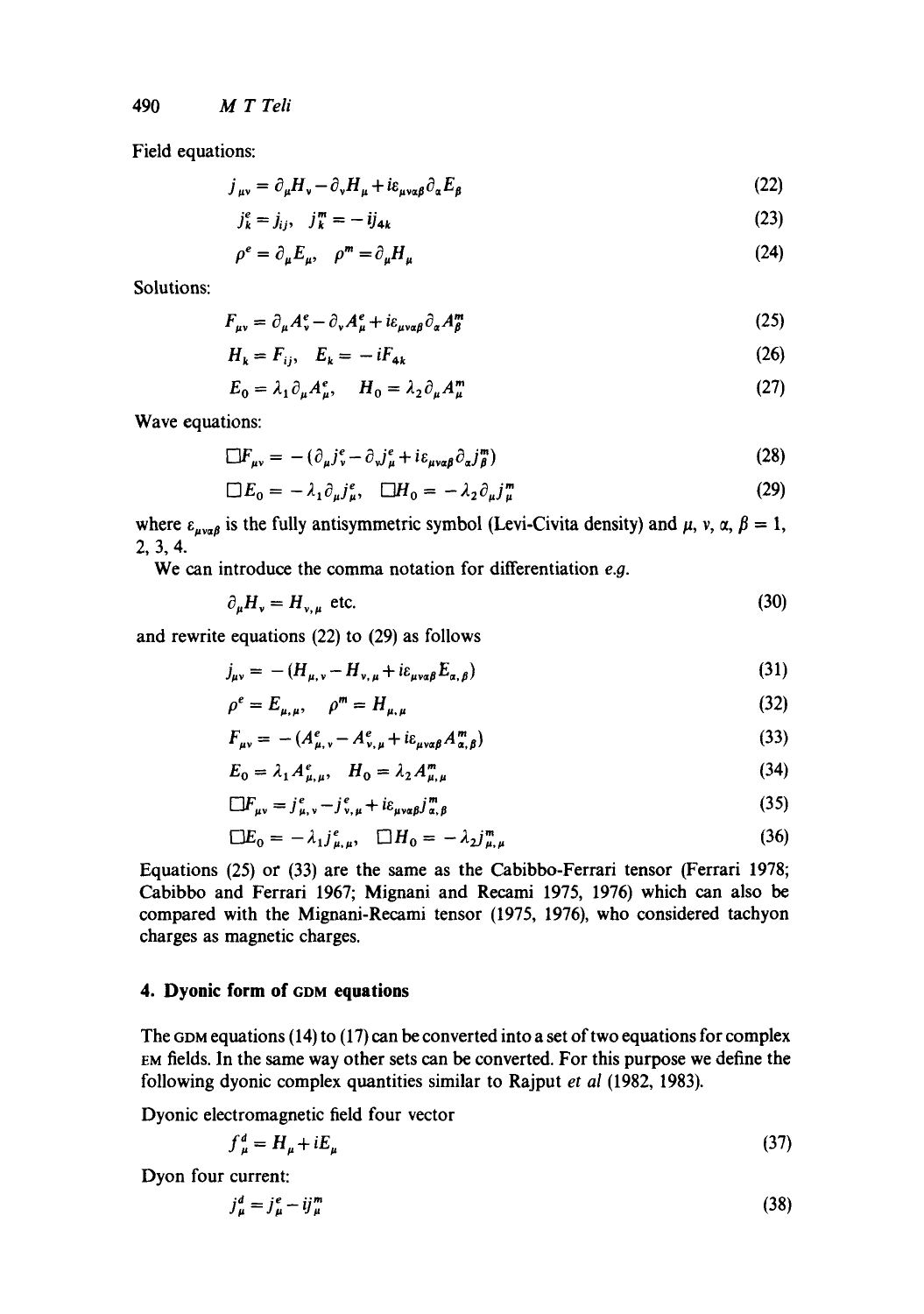Dyon four potential:

$$
V_{\mu}^{d} = A_{\mu}^{e} - iA_{\mu}^{m} \tag{39}
$$

where

$$
f_{\mu} = (\mathbf{f}, i f_0), f_0 = \lambda_2 H_0 + i \lambda_1 E_0 \tag{40}
$$

Then from equations (14) to (29) we get the following dyonic equations

$$
j_k^d = \partial_i f_j^d - \partial_j f_i^d - \partial_4 f_k^d + \partial_k f_4^d \tag{41}
$$

or

$$
j_k^d = -(f_{i,j}^d - f_{j,i}^d + f_{k,4}^d - f_{4,k}^d)
$$
\n(41a)

$$
j^d_{\mathbf{4}} = \partial_{\mu} f^d_{\mu} = f^d_{\mu,\mu} \tag{42}
$$

$$
f_{k}^{d} = \partial_{i} V_{j}^{d} - \partial_{j} V_{i}^{d} + \partial_{4} V_{k}^{d} - \partial_{k} V_{4}^{d}
$$
\n(43)

or

$$
f_{k}^{d} = -(V_{i,j}^{d} - V_{j,i}^{d} + V_{4,k}^{d} - V_{k,4}^{d})
$$
\n(43a)

$$
f_4^d = -\partial_\mu V_\mu^d = -V_{\mu,\mu}^d \tag{44}
$$

$$
\Box f_k^d = -(\partial_i j_j^d - \partial_j j_i^d) - \partial_{4} j_k^d + \partial_k j_4^d \tag{45}
$$

or

$$
\Box f_k^d = j_{i,j}^d - j_{j,i}^d - j_{k,4}^d + j_{4,k}^d \tag{45a}
$$

$$
\Box f_4^d = \partial_\mu j_\mu^d = j_{\mu,\mu}^d \tag{46}
$$

In the dyonic formulation of the DM-electrodynamics Rajput *et al* (1982, 1983) consider  $\psi = E - iH$  which can be related to our field dyon vector  $f^d$  as

$$
\mathbf{f}^d = i\mathbf{\psi} \tag{47}
$$

All other dyons are identical. The scalar field dyon  $f<sup>4</sup>$  is additional in our formalism because of the generalization of  $\mathbf{E} \to E_{\mu}$  and  $\mathbf{H} \to H_{\mu}$ . The advantage of this additional dyon component is that the dyonic equations (41) to (46) are expressible in the very simple and elegant quaternionic form which we give in the following section.

# **5. Dyonic quaternions and quaternionie form of dyon equations**

We define the following quaternion for a dyon  $q_{\mu}^{d}$ :

$$
q = q_{\mu}e_{\mu} = (\mathbf{q}^d, q^d_{\mathbf{4}})
$$
\n<sup>(48)</sup>

We may differ in this definition in one way or the other from the definitions used by Singh (1981, 1982), Rajput *et al* (1982, 1983), Dattoli and Mignani (1978), Synge (1972) and Imaeda (1976).

The quaternion units  $e_{\mu}$  possess the following algebra

$$
\begin{aligned}\ne_{\mu} e_{\nu} + e_{\nu} e_{\mu} &= 2\delta_{\mu\nu} e_4 \\
e_i e_j &= \delta_{ij} + \varepsilon_{ijk} e_k \\
e_4 e_i &= -e_i e_4 = e_i\n\end{aligned} \tag{49}
$$

The conjugate quaternion is defined as

$$
\bar{q} = (\mathbf{q}, -q_4) \tag{50}
$$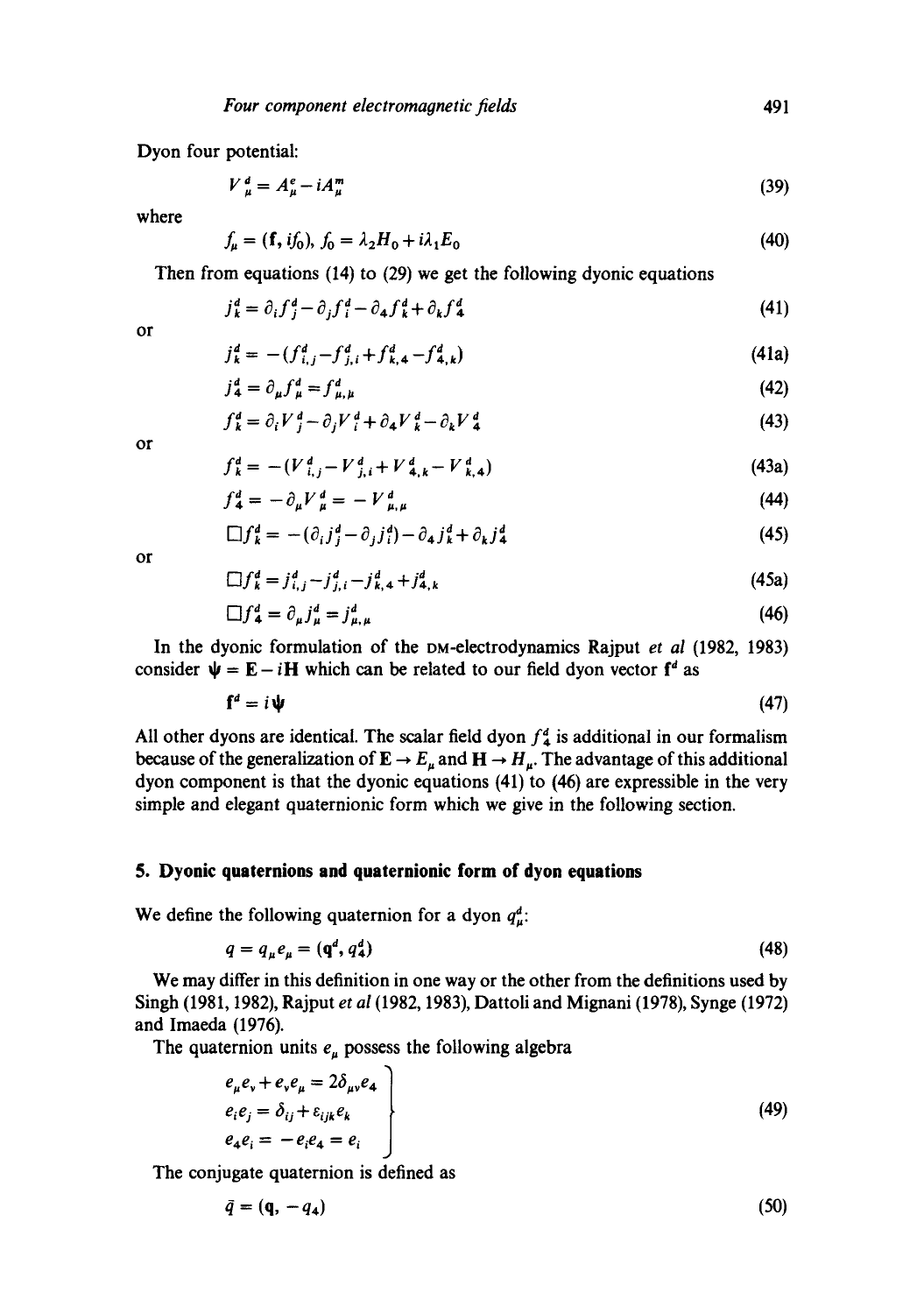The complex conjugate of  $q$  is defined as

$$
q^* = (\mathbf{q}^*, i q_0^*)
$$
\n<sup>(51)</sup>

and the hermitian conjugate is defined as

$$
q^{\dagger} = (\mathbf{q}^*, q^*_{4}) = (\mathbf{q}^*, -i q^*_{0})
$$
 (52)

The product of two quaternions  $a$  and  $b$  is

$$
a \ b = (\mathbf{a} \times \mathbf{b} + a_{\mathbf{4}} \mathbf{b} - \mathbf{a} b_{\mathbf{4}}, a_{\mu} b_{\mu})
$$
 (53)

Now we have the following quaternions in our formalism

$$
\begin{aligned}\n\partial &= (\mathbf{V}, \partial_4), \quad f = (\mathbf{f}^d, f_4^d) \\
J &= (\mathbf{j}^d, j_4^d), \quad V = (\mathbf{V}^d, V_4^d)\n\end{aligned}
$$
\n(54)

We then have the simplest quaternionic form of equations (41) to (46) as field equations:

$$
\overline{\partial}\overline{f} = \mathbf{J} \tag{55}
$$

solutions:

$$
\bar{f} = \partial V \tag{56}
$$

Second order differential equations:

$$
\overline{\partial}(\partial V) = -(\partial \partial)V = J
$$
  
\n
$$
\partial(\overline{\partial}\overline{f}) = -(\partial \partial)\overline{f} = \partial J
$$
\n(57)

Since there are two types of  $E_{\mu}$  and  $H_{\mu}$  for  $\lambda_1$ ,  $\lambda_2 = \pm 1$ , we have in our formalism four types of field quaternions satisfying (55) to (57). (Hereafter we shall drop the superscript  $d$  in the dyon quantities).

$$
f_{+} = (\mathbf{f}, \, i f_{0+}) \tag{58}
$$

$$
f_{-} = (\mathbf{f}, i f_{0-}) \tag{59}
$$

$$
\bar{f}_+ = (\mathbf{f}, -i f_{0+}) \tag{60}
$$

and

$$
\tilde{f}_- = (\mathbf{f}, -i f_{0-}) \tag{61}
$$

where

$$
f_{0\pm} = H_0 \pm iE_0 \tag{62}
$$

# **6. Energy-momenta of the fields**  $f_{\mu}$  **and their conservation theorems**

We consider the dyonic equations of  $f<sub>u</sub>$  to evaluate the energy and momentum densities associated with the GOM-fields. We construct four equations from (37) and (38) as follows:

- (i) Scalar product of  $(37)$  with  $f^*$
- (ii) Scalar product of the complex conjugated equation (41) with f
- (iii) Multiplication of (42) with  $f_4^*$  and
- (iv) Multiplication of the complex conjugated equation (42) with  $f_4$ .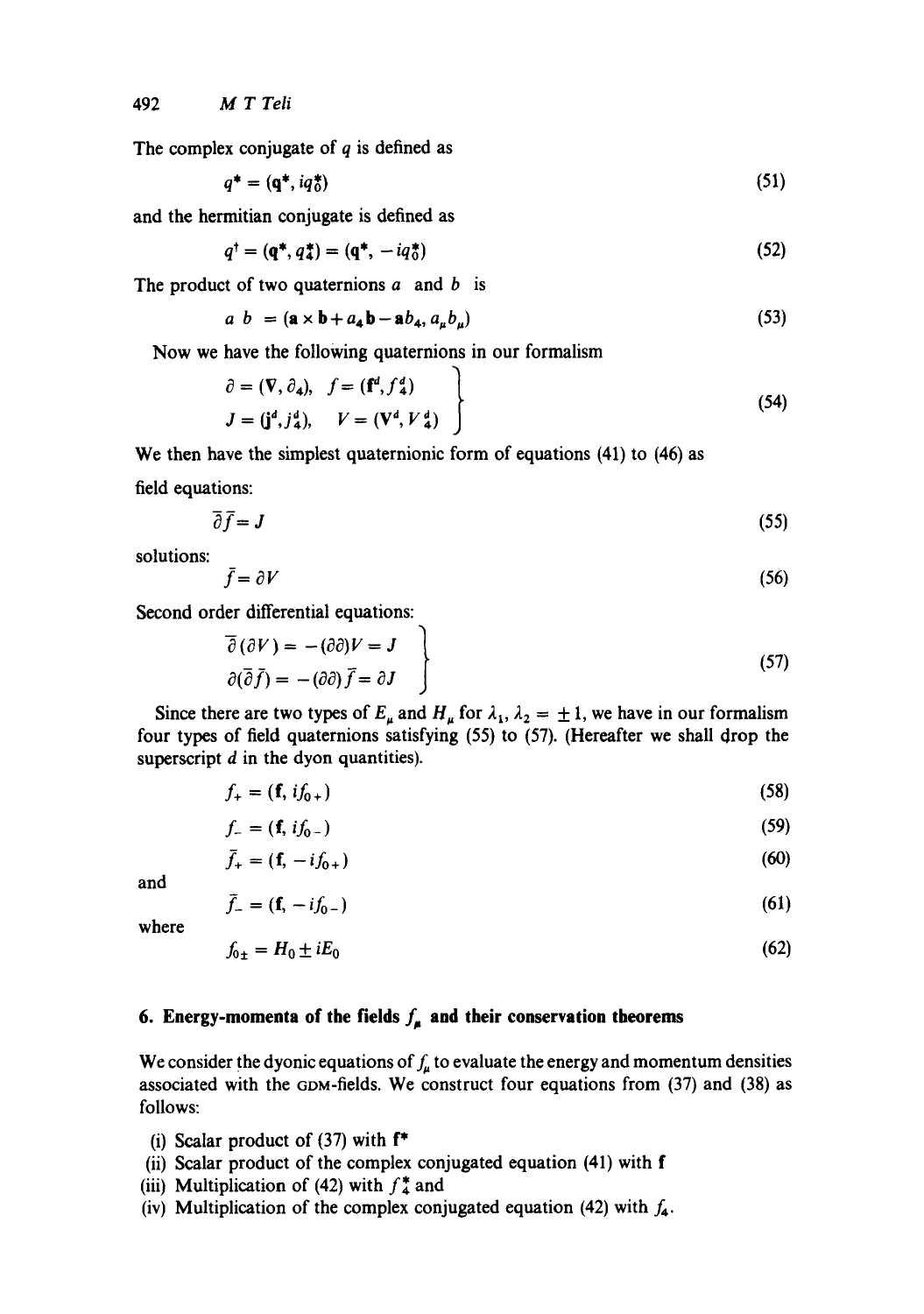When these four equations thus obtained are combined together we get the following conservation theorem for field energy and momentum ( = energy divided by  $c$ )

$$
\nabla \cdot \mathbf{S}_1 + \frac{\partial}{\partial t} S_{10} = F_1(j_\mu^e, j_\mu^m, E_\mu, H_\mu)
$$
\n(63)

where  $S_1$  is the momentum density vector,  $S_{10}$  is the energy density and  $F_1$  is a function of the fields and currents:

$$
S_1 = \frac{i}{2} (f \times f^* + f f_4^* - f^* f_4)
$$
 (64)

$$
S_{10} = \frac{1}{2} \left( \mathbf{f} \cdot \mathbf{f}^* + f_0 f^* \right) \tag{65}
$$

$$
F_1 = \frac{i}{2} (\mathbf{j}^* \cdot \mathbf{f} - \mathbf{j} \cdot f^* + j_0 f_0^* - j_0^* f_0)
$$
 (66)

Expressing the quantities in (64) to (66) in terms of their real and imaginary parts we get

$$
S_1 = E \times H + \lambda_1 E_0 E + \lambda_2 H_0 H
$$
  
\n
$$
S_{10} = \frac{1}{2} (E^2 + H^2 + E_0^2 + H_0^2)
$$
  
\n
$$
F_1 = -(j_{\mu}^e E_{\mu} + j_{\mu}^m H_{\mu})
$$
\n(67)

Thus  $S_1$  in (67) is the generalization of the standard Poynting vector and so are the other quantities.

We still obtain two more energy momentum densities. Taking scalar product of (41) with fand multiplying (42) by  $f_4$  and combining these two resulting equations we get the following conservation theorem.

$$
\nabla \cdot (i f_0 \mathbf{f}) + \frac{\partial}{\partial t} \left[ \frac{i}{2} (\mathbf{f}^2 + f_0^2) \right] = j_{\mu} f_{\mu}
$$
 (68)

Equating real and imaginary parts we get two conservation theorems.

$$
\nabla \cdot \mathbf{S}_2 + \frac{\partial}{\partial t} S_{20} = F_2 \tag{69}
$$

$$
\nabla \cdot \mathbf{S}_3 + \frac{\partial}{\partial t} S_{30} = F_3 \tag{70}
$$

where

$$
S_2 = \lambda_2 H_0 H - \lambda_1 E_0 E
$$
  
\n
$$
S_{20} = \frac{1}{2} (H^2 - E^2 + H_0^2 - E_0^2)
$$
  
\n
$$
F_2 = j_{\mu}^e E_{\mu} - j_{\mu}^m H_{\mu}
$$
\n(71)

$$
S_3 = \lambda_1 E_0 H + \lambda_2 H_0 E
$$
  
\n
$$
S_{30} = E \cdot H + \lambda_1 \lambda_2 E_0 H_0
$$
  
\n
$$
F_3 = -(j_{\mu}^e H_{\mu} + j_{\mu}^m E_{\mu})
$$
\n(72)

Inspection of  $(67)$ ,  $(71)$  and  $(72)$  reveals the following points.

(i)  $E_{\mu}$  and  $H_{\mu}$  have self energies and momenta.  $S_1$  and  $S_{10}$  give the sum total of these while  $S_2$  and  $S_{20}$  give their differences. Thus the self energies and momenta of  $E_u$  and  $H_u$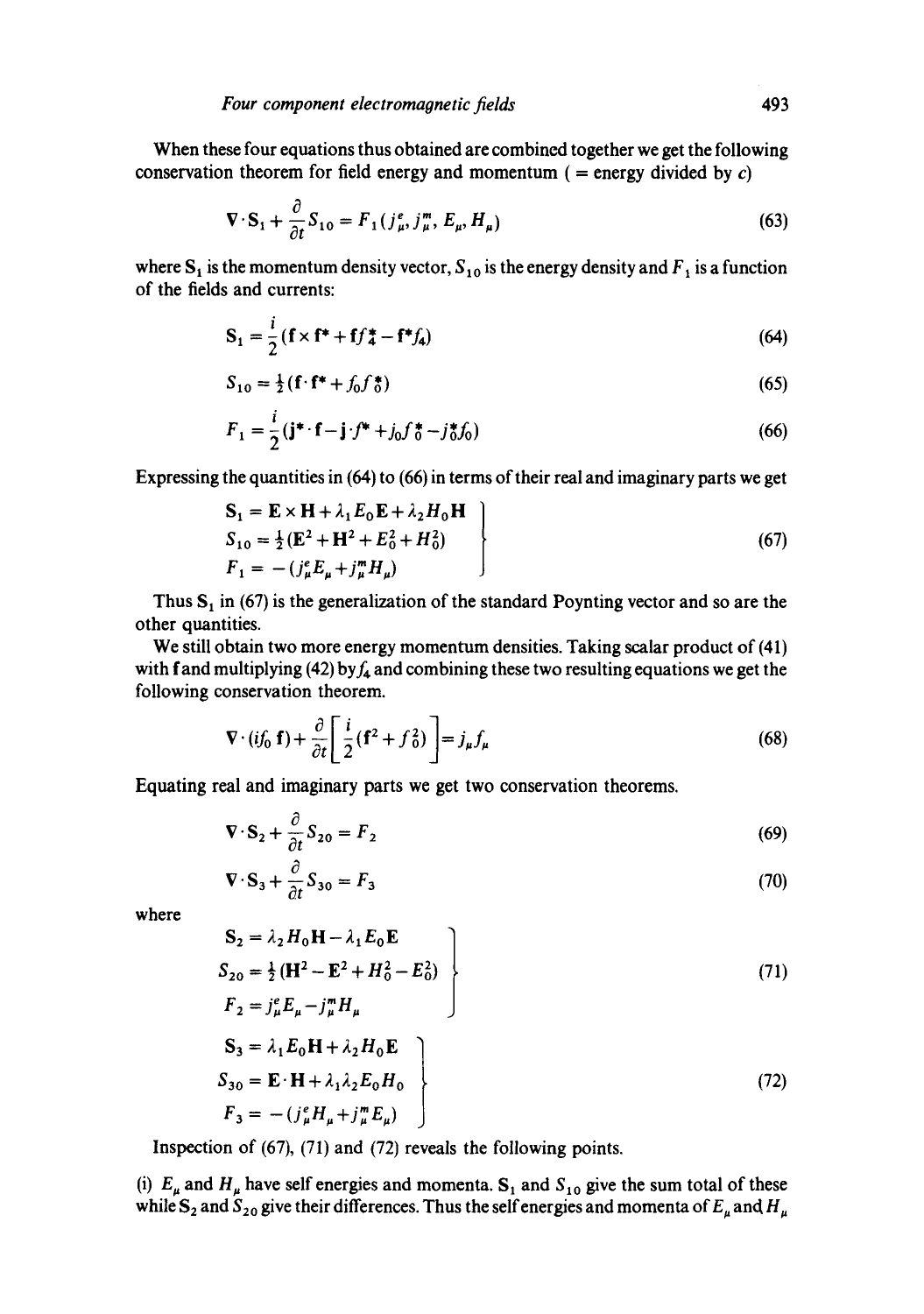are given by

$$
S_{E} = \frac{1}{2}(S_{1} - S_{2}) = \frac{1}{2}E \times H + \lambda_{1}E_{0}E
$$
  
\n
$$
S_{0E} = \frac{1}{2}(S_{10} - S_{20}) = \frac{1}{2}(E^{2} + E_{0}^{2})
$$
  
\n
$$
F_{E} = \frac{1}{2}(F_{1} - F_{2}) = -j_{\mu}^{e}E_{\mu}
$$
  
\n
$$
S_{H} = \frac{1}{2}(S_{1} + S_{2}) = \frac{1}{2}E \times H + \lambda_{2}H_{0}H
$$
  
\n
$$
S_{0H} = \frac{1}{2}(S_{10} + S_{20}) = \frac{1}{2}(H^{2} + H_{0}^{2})
$$
  
\n
$$
F_{H} = \frac{1}{2}(F_{1} + F_{2}) = -j_{\mu}^{m}H_{\mu}
$$
\n(74)

(ii) The quantities  $S_3$ ,  $S_{30}$  and  $F_3$  (equation (72)) arise because of the mutual interaction of the fields  $E_u$  and  $H_u$  and the currents. Such an interaction does not occur in the standard OM-theory in empty space. This is the important achievement of our GDM theory. Thus the interaction energy-momentum and the function  $F$  are given by

$$
S_{\text{Int}} = S_3, \quad S_{\text{0Int}} = S_{30}, \quad \}
$$
  
\n
$$
F_{\text{Int}} = F_3
$$
\n(75)

(iii) The electromagnetic quanta described by  $E_{\mu}$  and  $H_{\mu}$  thus receive contribution to their energy and momentum from the individual quantities of the fields and from their mutual interaction. The net momentum energy density and the function  $F$  for such quanta can therefore be considered to be given by

$$
S_T = S_E + S_H + S_{Int}
$$
  
\n
$$
S_{0T} = S_{0E} + S_{0H} + S_{0Int}
$$
  
\n
$$
F_T = F_E + F_H + F_{Int}
$$
\n(76)

Substituting (72), (73) and (74) into (76) we get

$$
S_T = E \times H + (\lambda_1 E_0 + \lambda_2 H_0)(E + H) S_{0T} = \frac{1}{2}[(E + H)^2 + (\lambda_1 E_0 + \lambda_2 H_0)^2] F_T = -(j_{\mu}^e + j_{\mu}^m)(E_{\mu} + H_{\mu})
$$
 (77)

The quantities in (77) are equivalent to those contributed by the total four vectors of fields and currents defined as

$$
M_{\mu} = E_{\mu} + H_{\mu}
$$
  
\n
$$
J_{\mu} = j_{\mu}^{e} + j_{\mu}^{m}
$$
\n(78)

Then (77) can be written as

$$
S_T = E \times M + M_0 M
$$
  
\n
$$
S_{0T} = \frac{1}{2} (M^2 + M_0^2)
$$
  
\n
$$
F_T = -J_\mu M_\mu
$$
\n(79)

where

$$
M_0 = \lambda_1 E_0 + \lambda_2 H_0 \tag{79a}
$$

The conservation theorem for  $S_T$  and  $S_{0T}$  is then

$$
\nabla \cdot (\mathbf{E} \times \mathbf{M} + M_0 \mathbf{M}) + \frac{\partial}{\partial t} \left[ \frac{1}{2} (\mathbf{M}^2 + M_0^2) \right] + J_\mu M_\mu = 0 \tag{80}
$$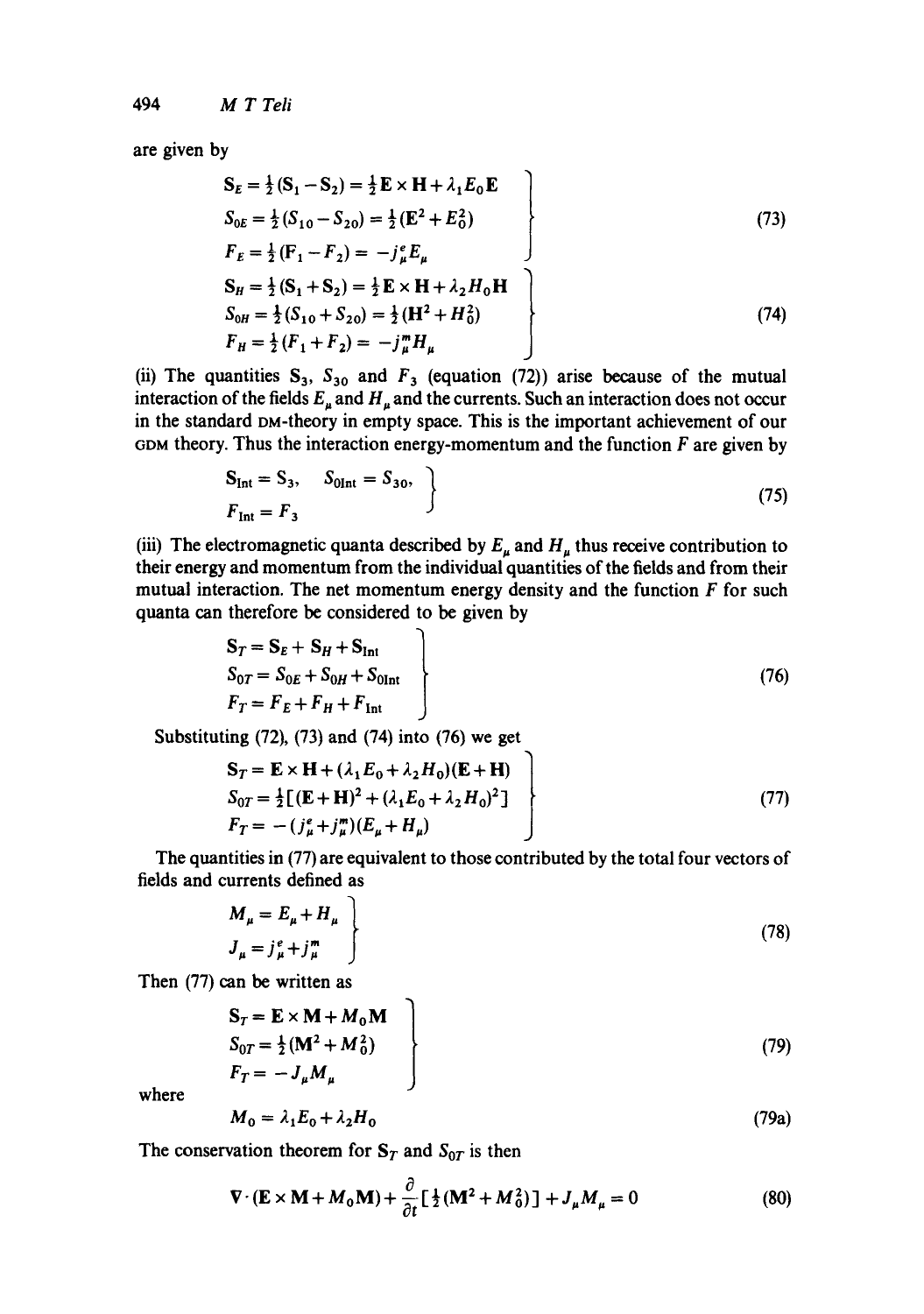The four vectorial addition of fields and currents as defined in (78) could be allowed because of the possible mutual interaction of the fields and currents.

#### **7. Generation of TEM, TE and TM waves**

Here we generate the standard modes (TEM, TE and TM) of EM waves from the GDM waves. For this purpose we consider (14) and (15) in empty space *(i.e.*  $j_{\mu}^{e} = 0$ ,  $j_{\mu}^{m} = 0$ ) with the plane wave solutions

$$
E_{\mu} = e_{\mu} E(0) \exp(ik_{\mu} x_{\mu}), H_{\mu} = h_{\mu} H(0) \exp(ik_{\mu} x_{\mu})
$$
\n(81)

where  $e_{\mu}$  and  $h_{\mu}$  are the polarization four vectors of  $E_{\mu}$  and  $H_{\mu}$  respectively and  $k_{\mu} = (k, i k_0)$  is their propogation four vector. The GDM equations then become

$$
\mathbf{k} \times \mathbf{H} + k_0 \mathbf{E} - \lambda_1 \mathbf{k} E_0 = 0 \tag{82}
$$

$$
\mathbf{k} \times \mathbf{E} - k_0 \mathbf{H} + \lambda_2 \mathbf{k} H_0 = 0 \tag{83}
$$

$$
\mathbf{k} \cdot \mathbf{E} - \lambda_1 k_0 E_0 = 0 \tag{84}
$$

$$
\mathbf{k} \cdot \mathbf{H} - \lambda_2 k_0 H_0 = 0 \tag{85}
$$

In TEM mode E, H and k form an orthogonal triad. This mode can satisfy equations (82) to (85) if  $E_0$  and  $H_0$  are both zero. Such modes can be constructed from the field quaternions  $f_+$  and  $\overline{f}_+$  or from  $f_-$  and  $\overline{f}_-$  equations (58) to (62) as follows:

$$
f_{\text{TEM}} = \frac{1}{2} \left( f_+ + \overline{f}_+ \right) = \frac{1}{2} \left( f_- + \overline{f}_- \right) \tag{86}
$$

This is equivalent to putting

$$
\begin{aligned}\nf_4 &= -\partial_\mu V_\mu = 0 \\
\text{i.e.} & E_0 = \lambda_1 \partial_\mu A_\mu = 0 \\
H_0 &= \lambda_2 \partial_\mu B_\mu = 0\n\end{aligned}
$$
\n(87)

which means imposing of the Lorentz conditions on both  $A_u$  and  $B_u$ . The GDM theory is thus able to explain the need of the Lorentz conditions for the TEM modes. Such need is not explicit in the DM equations is empty space.

In TE mode **E** is perpendicular to the plane of **k** and **H** *i.e.*  $\mathbf{E} \cdot \mathbf{H} = 0$  and  $\mathbf{E} \cdot \mathbf{k} = 0$  but  $H \cdot k \neq 0$ . Such a mode satisfies the set of equations (82) to (85) if  $E_0 = 0$ . This can be equivalently generated from  $f_+$  and  $f_-$  as follows

$$
f_{\rm TE} = \frac{1}{2} \left( f_+ + f_- \right) \tag{88}
$$

This is equivalent to putting  $E_0 = 0$  or imposing the Lorentz condition on  $A_u$  only. Likewise TM modes require Lorentz condition on  $B_\mu$  and they can be constructed from  $f_+$  and  $\overline{f}_-$ .

$$
f_{\text{TM}} = \frac{1}{2} (f_+ + \overline{f_-})
$$
 (89)

## **8. Conclusions**

The above formalism of the four component electrodynamics shows that the occurrence of the fourth scalar components of the EM fields removes the difficulties of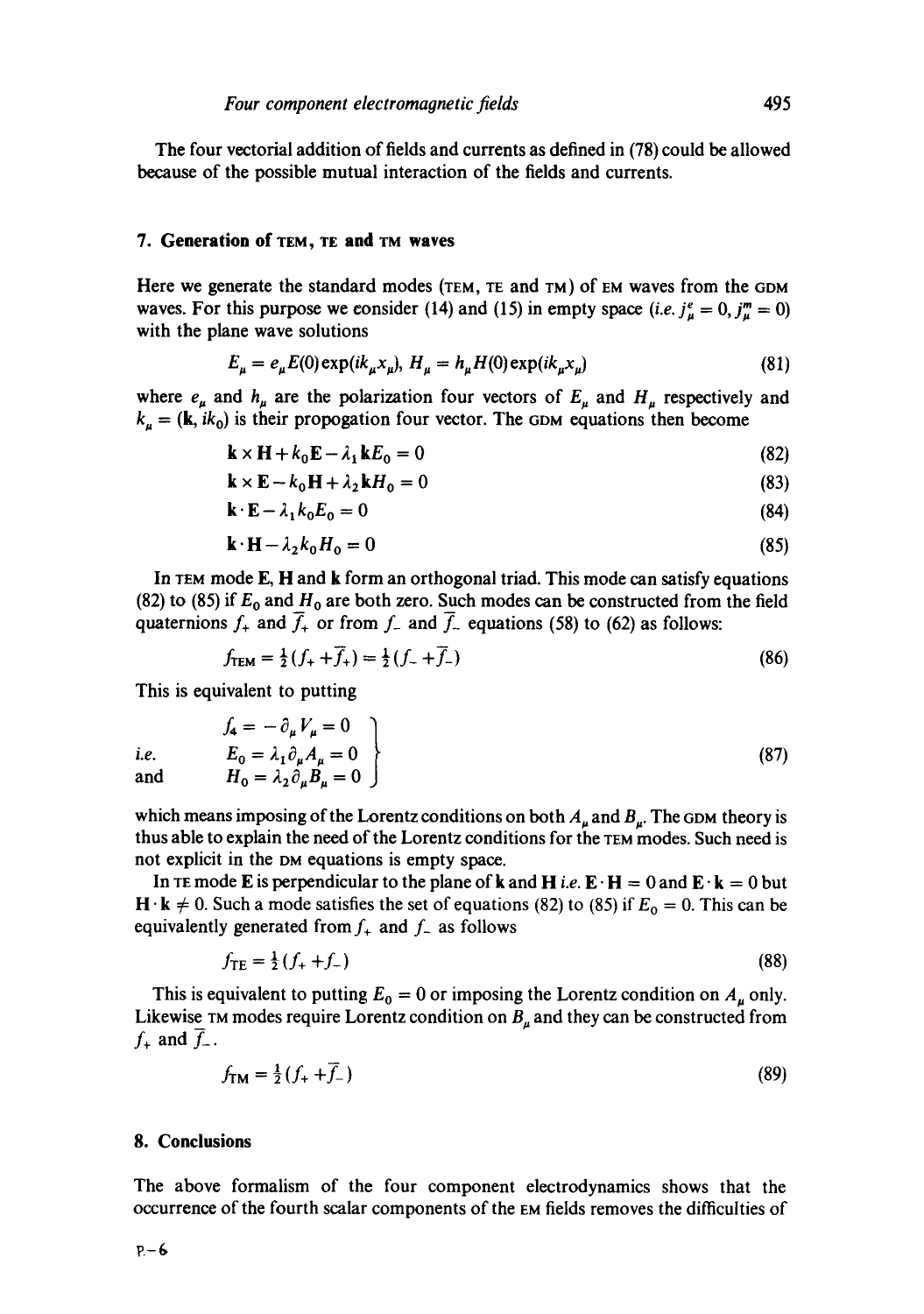presenting field equations into simple dyonic and quaternionic forms. The potentials involved in the field solutions of this theory are not required to obey the Lorentz condition or any other conditions. Since  $\partial_{\mu}A_{\mu}$  and  $\partial_{\mu}B_{\mu}$  are invariant under Lorentz transformations the scalar components  $E_0$  and  $H_0$  are Lorentz invariant quantities. The EM waves generated by the four component fields  $E_u$  and  $H_u$  have transverse as well as longitudinal components of polarization even in the empty space.

The interesting feature of this formalism is that the energy momentum of the EM wave receives contribution from the mutual interaction of the associated fields in addition to their individual contribution. The fourth scalar components of the fields are therefore responsible for exploring the mutual interaction of the fields associated with EM-waves. This is the reason why in the standard DM theory in empty space the mutual interaction of the fields remained absent.

When the scalar components  $E_0$  and  $H_0$  are accepted to exist the polarization and spin of EM waves are to be reviewed. The idea of generating the various modes from the four component fields may throw light on the constitution of the photon itself. These reports will appear separately.

 $DM$  theory reproduces in the absence of charges transverse  $E$  and  $H$  fields which are well experienced. Our theory, however, produces four component fields propagating with the velocity of light in the absence of charges and the fourth components produce longitudinal polarization. Such a field may be referred to as the tetral field  $T$  (or tetron--when quantized). Photons are usually observed to possess low energy of the order of few MeV and below. One has to see whether very high energy photons if produced by DM-theory remain transversely polarized; if not then tetrons can be supposed to exist at very high energy.

While searching for the answer to this question the author came across Ohmura's (1956) old letters to the editor who for analysing the stability of the electron also introduced fourth components to the  $E$  and  $H$  fields. He interpreted that these components provided strong cohesive forces so as to maintain the stability of the electron charge distributed over its finite surface. He has also claimed that these longitudinal components are emitted only by electrons possessing very high energy-more than 100 MeV.

One characteristic of the tetrons which Ohmura missed is that they possess spin  $\frac{1}{2}$  like electrons and neutrinos (proof elsewhere). Further, though they are massless they are not neutrinos since the latter are two component fields. As such the tetrons are completely different from photons and neutrinos. Their role can be assumed to provide short range and strong cohesive forces for binding particles and nuclei,  $e.g.$  we can take  $p = \pi^{+T}$ ,  $n = \pi^{0}T$ ,  $d = np = \pi^{0}\pi^{+T}_{2}$ ,  $\alpha = nnpp = \pi^{0}_{2}\pi^{+T}_{2}$  etc. Thus protons are  $\pi^{+}$ mesons dressed with the tetron field T, neutrons are  $\pi^0$  mesons dressed with T, etc. Likewise nuclei are the assemblies of  $\pi^+$  and  $\pi^0$  mesons embedded in the T-field. This model does not need the exchange of pions between neutrons and protons as per Yukawa for producing nuclear forces since the latter are provided by the T-field. The T-field can have various strengths depending upon the nuclear systems. In the unstable sytems it can be rather weaker to give allowance for decay and fission.

The last point now is: why such tetrons are not yet observed at all? The reason may be that if some part of the T-field becomes free it immediately annihilates with its antifield  $(f, -f_4)$  thereby producing a photon (TEM-spin 1). Quantum field theoretical studies of tetrons can develop properly their role in particle physics.